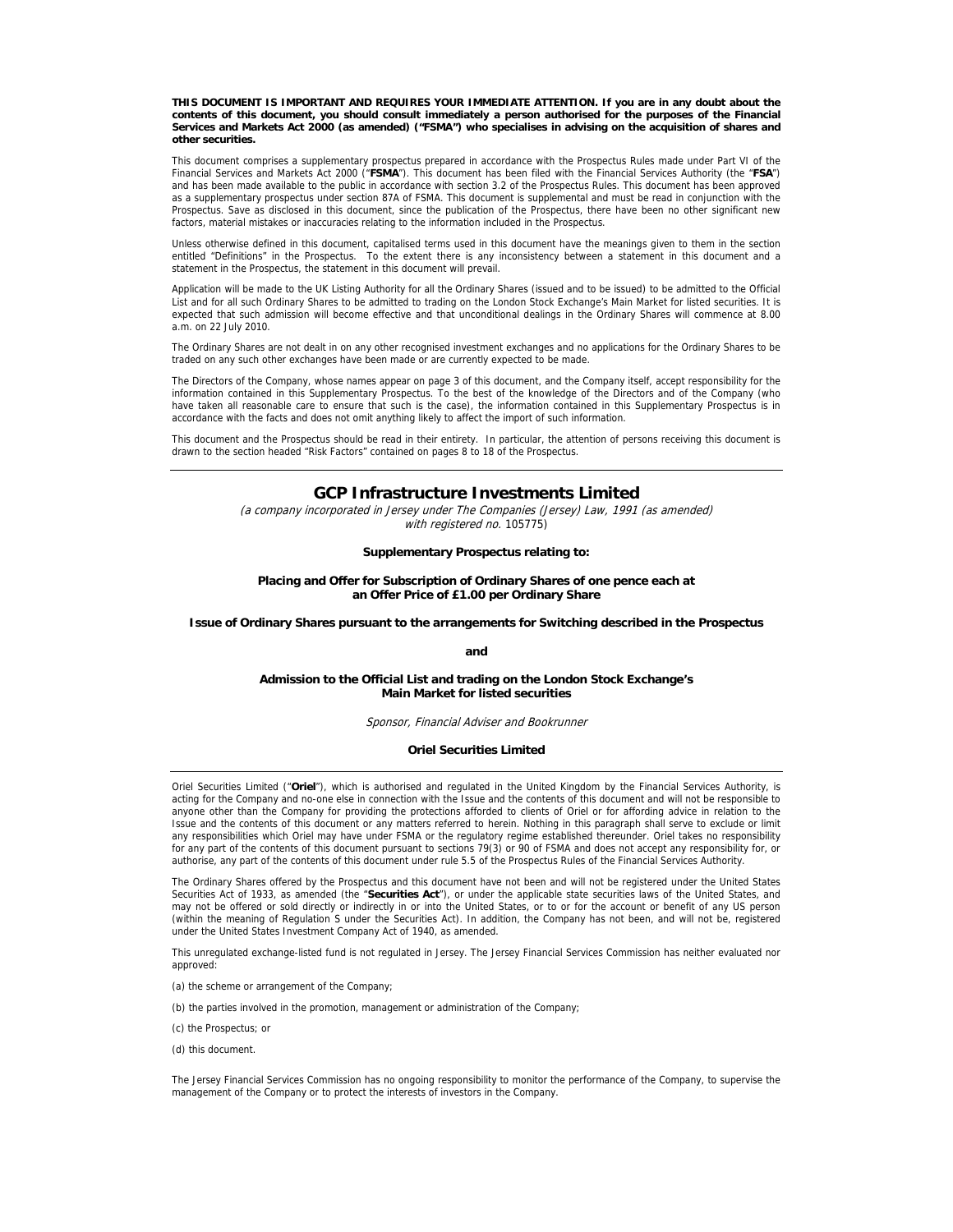# **PART 1**

### **SWITCHING**

The Company regards the changes set out below to the arrangement for Switching described in the Prospectus as a significant new factor relating to information contained in the Prospectus and, accordingly, has prepared and published this document in accordance with section 87G of FSMA. The Prospectus notes that holders of Master Fund Income Shares and Master Fund Accumulation Shares will be invited by the Company to swap their shares in the Master Fund for Ordinary Shares at Admission. This is referred to as "Switching" in the Prospectus. As a result of such invitation, the demand for Switching has been significant. In light of such demand, the Directors have resolved to cap the amount of Switching at £15,000,000 by reference to the aggregate value (at the Offer Price) of any Ordinary Shares issued to Master Fund Shareholders pursuant to the Switching arrangements. In addition, "Issue" will be deemed to comprise not only the Placing and Offer for Subscription but also the Master Fund Shareholders who participate in the Switching process such that the value (at the Offer Price) of the Ordinary Shares issued to the Master Fund Shareholders pursuant to the arrangements for Switching will count towards the Minimum Net Proceeds and references in the Prospectus to issuing a maximum number of 70,000,000 Ordinary Shares will include the Ordinary Shares issued pursuant to the Switching arrangements. The definition of Issue and Net Proceeds will be deemed (where applicable) to be amended accordingly as set out below.

The above does not affect the working capital statement made by the Company on page 80 of the Prospectus.

Where applicable, the following expressions defined in the Prospectus shall have the following meanings:

- "**Issue**" the issue of Ordinary Shares pursuant to the Placing, the Offer for Subscription and the arrangements for Switching
- "**Net Proceeds**" the aggregate of (a) the proceeds of the Placing and the Offer for Subscription less the costs and expenses associated with the Placing and the Offer for Subscription and (b) the value (at the Offer Price) of the Ordinary Shares issued pursuant to the arrangements for Switching